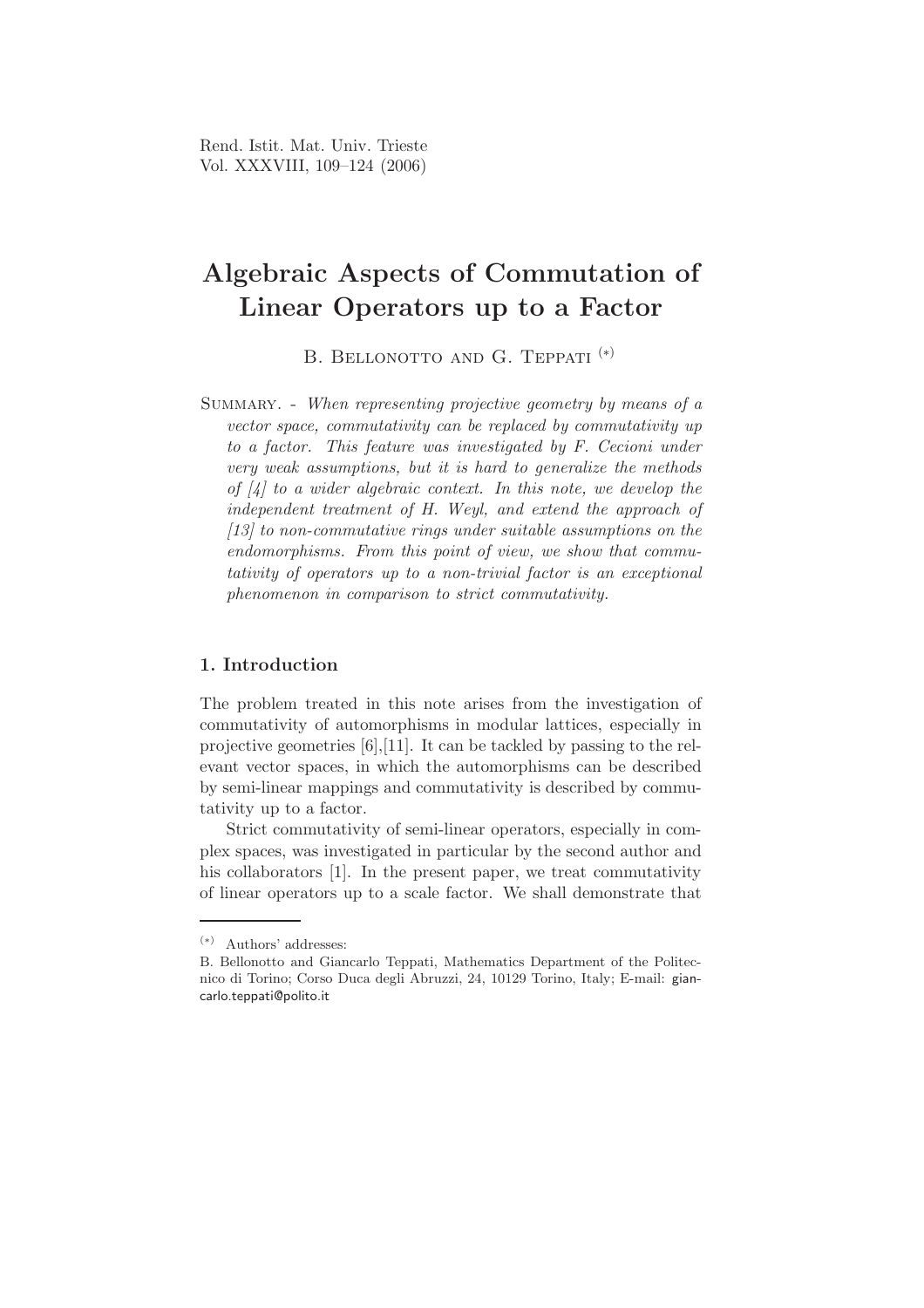commutativity up to a factor other than unity imposes some significant constraints. For instance, the phenomenon cannot occur if the ambient space is  $\mathbb{R}^{2n+1}$ , or one of the operators is invertible and the other operator has only one non-zero eigenvalue. The same is true in  $a \mathbb{Z}^{2n+1}$  module if one operator is again invertible and diagonalizable (see Examples 1).

Such questions had been treated in about 1930 at an early stage in the development of modern algebra and geometry by F. Cecioni [4], and somewhat later by others [5]. These authors addressed the problem under very weak assumptions on the operators involved, but their use of nilpotent matrices and Jordan forms makes it hard to generalize the theory, for example to non-commutative rings. An independent and simpler treatment, which is based on eigenvalues and eigenvectors, is to be found in Hermann Weyl's 1931 book [13], which considers diagonalizable operators only. Further developments are treated in a paper of J. Schwinger [9], and applications in more recent papers such as  $[12]$ ,  $[10]$ ,  $[8]$ ,  $[7]$ .

A motivating example is the following. Let  $(e_1 \ldots, e_n)$  be a basis of  $\mathbb{C}^n$ , and set  $\varphi = e^{2\pi i/n}$ . Let U be the endomorphism of  $\mathbb{C}^n$ for which  $e_j$  is an eigenvector with eigenvalue  $\varphi^j$ , and S one that cyclically permutes the basis. Then

$$
U(\mathbf{e}_j) = \varphi^j \mathbf{e}_j, \qquad S(\mathbf{e}_j) = \begin{cases} \mathbf{e}_{j+1}, & j \neq n \\ \mathbf{e}_1, & j = n, \end{cases}
$$

and

$$
US = \varphi \, SU. \tag{1}
$$

Taking determinants of both sides,  $\varphi^n = 1$  and so a first restriction is that  $\varphi$  is a root of unity. By passing to the limit  $n \to \infty$  in a suitable way, Weyl showed that one recovers the standard representation of the Heisenberg group and the fundamental commutation relations of quantum mechanics.

We shall formalize Weyl's approach so as to identify the minimal assumptions that are required, and this leads us to formulate explicit statements that are easily interpretable. Our treatment refers to modules over a ring that is not necessarily commutative, and we provide examples in the skew-field of quaternions. Given an endomorphism  $U$  of a module  $X$  over a ring  $R$ , conditions for the existence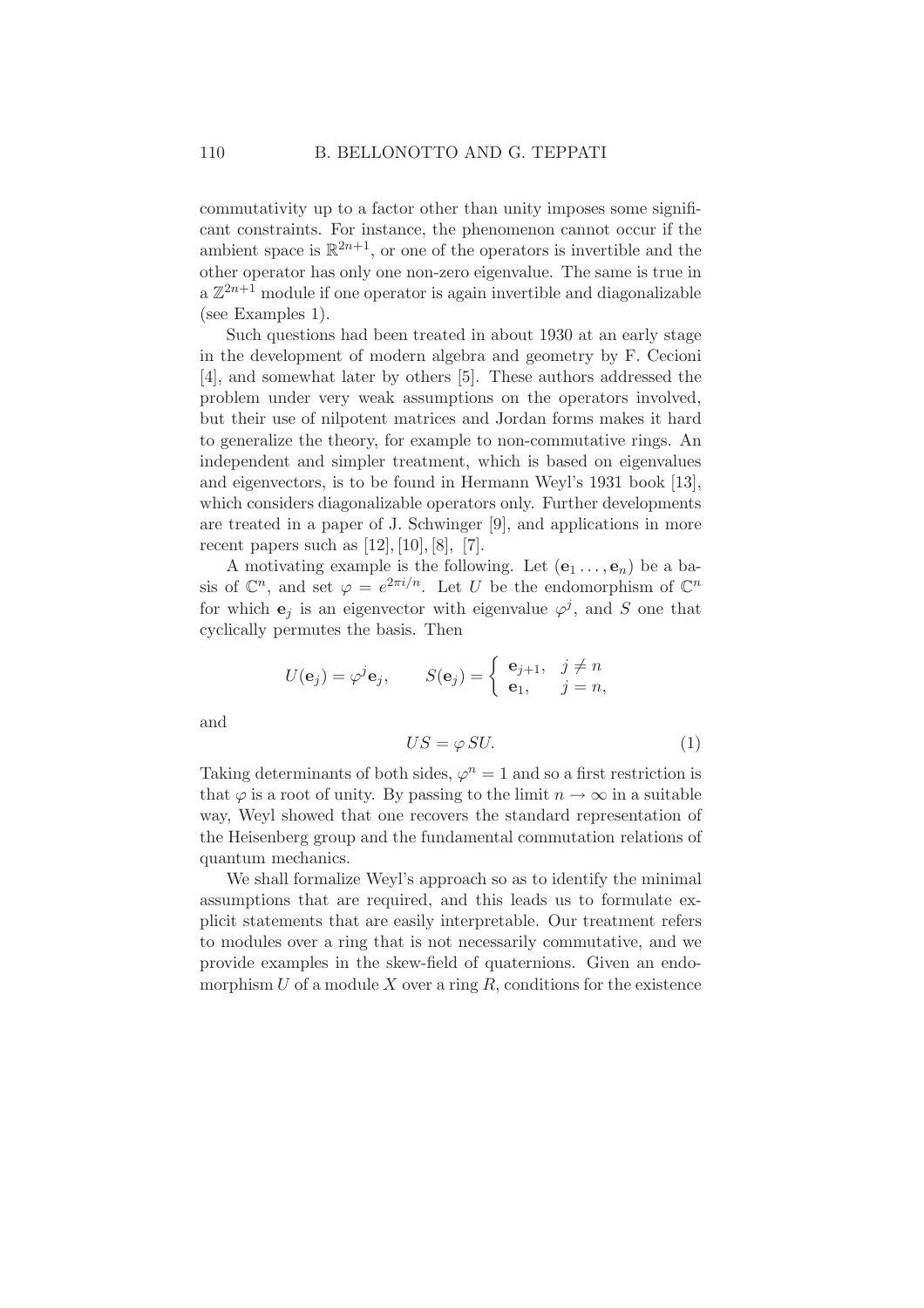of automorphisms of X commuting with U up to a factor  $\varphi \neq 1$  are examined.

Theorem 1 concerns necessary conditions: they hold under remarkably general assumptions, and exclude commutativity up to a factor  $\varphi \neq 1$  (meaning the equation (1)) in a number of cases. In particular, Theorem 1 strongly restricts the point spectrum  $\Lambda$  and the set of the eigenelements of  $U$ , as well as the possible values of  $\varphi$ . We present several examples where commutativity up to  $\varphi \neq 1$ cannot occur. In comparison with the Weyl's investigation, one of the most relevant assumptions that emerges is finiteness of  $\Lambda$  rather than finiteness of an overall dimension. Thus, some of our statements apply in infinite dimensions, and generalize to rings in place of fields.

Theorem 2 provides necessary and sufficient conditions under restrictive assumptions which nonetheless allow us to formulate the problem in terms of a module X over a ring R. We require  $\Lambda$  to lie in the center  $R'$  of R, and this enables us to group the eigenelements of U into "eigenmodules"  $X_{\lambda} \subseteq X$ . We further require X be the direct sum of the  $X_{\lambda}$ . The treatment is developed via tensor products, and the condition on  $U$  that we obtain may be expressed by means of tensor products involving the motivating example above. Corollary 1 concerns the easier case of vector spaces. Some final examples are given with endomorphisms that do commutate up to a factor  $\varphi \neq 1$ .

## 2. Necessary conditions for the commutation up to a non-trivial factor

Throughout this paper,  $R$  denotes a ring with unity and  $X$  a module over R. We let  $L(X)$  denote the algebra of the endomorphisms of X, and  $GL(X)$  the algebra of the invertible endomorphisms of X.

DEFINITION 1. For any pair of elements  $S, U \in L(X)$  we say that S and U commute up to a factor  $\varphi$  if there exists  $\varphi \in R$  such that

$$
US = \varphi SU.
$$

We say that S and U commute up to a non-trivial factor whenever  $\varphi \neq 1$ .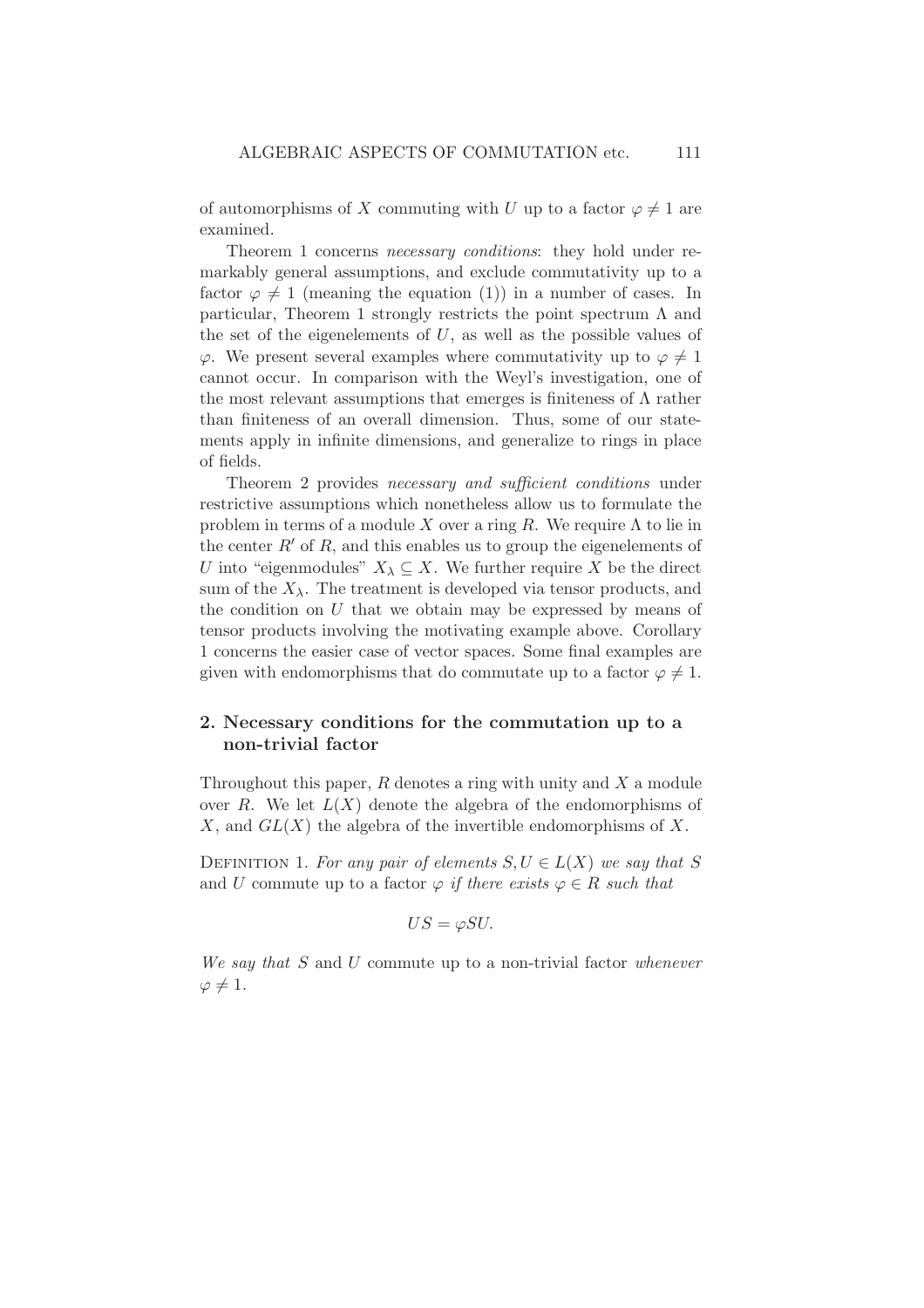Given  $U \in L(X)$ , we let

$$
\Lambda_U = \{ \lambda \in R \mid \exists \mathbf{e} \in X \setminus \{ \mathbf{0} \} \text{ with } U\mathbf{e} = \lambda \mathbf{e} \}
$$

denote the point spectrum of  $U(0)$  is of course the null element of R). The following result then holds.

LEMMA 1. Let  $U \in L(X)$ . Suppose that  $S \in GL(X)$  commutes with U up to a factor  $\varphi \in R$ , so that  $US = \varphi SU$ . Let  $\Lambda = \Lambda_U$ . Then

 $a_1$ ) if  $\lambda \in \Lambda$  and  $j \in \mathbb{N}$  then  $\varphi^j \lambda \in \Lambda$ ; indeed,

 $a_2)$  any eigenelement  $\bm{e}$  of  $\bar{U}$  with eigenvalue  $\lambda$  is mapped by  $S^j$ to an eigenelement  $S^j$ **e** with eigenvalue  $\varphi^j \lambda$ .

Suppose also that the inverse  $\varphi^{-1}$  of  $\varphi$  exists in R (actually, it suffices to assume the existence of a left inverse). Then:

b<sub>1</sub>) if  $\lambda \in \Lambda$  and  $j \in \mathbb{Z}$  then  $\varphi^j \lambda \in \Lambda$ ;

 $(b_2)$  The statement  $a_2$ ) above also holds for  $j \in \mathbb{Z}$ .

*Proof.* By the very definition of  $\Lambda$ , we have that  $\lambda \in \Lambda$  if and only if  $U\mathbf{e} = \lambda \mathbf{e}$  for some  $\mathbf{e} \neq \mathbf{0}$ . It follows that  $SU\mathbf{e} = \lambda S\mathbf{e}$ , with  $\mathbf{e} \neq \mathbf{0}$ . From  $US = \varphi SU$ , we have  $U(Se) = \varphi(\lambda Se)$ . As S is invertible,  $\text{Se} \neq 0$ . We can therefore conclude that  $\lambda \in \Lambda \Rightarrow \varphi \lambda \in \Lambda$ . By induction on j, we deduce  $a_1$ ) and  $a_2$ ).

In order to prove  $b_1$ ), let us now assume that a left inverse  $\varphi^{-1}$ of  $\varphi$  exists. From  $US = \varphi SU$  and the invertibility of S, it follows immediately that  $US^{-1} = \varphi^{-1}S^{-1}U$ . Using the same argument as before with  $S^{-1}$  instead of S and  $\varphi^{-1}$  instead of  $\varphi$ , we deduce that  $\lambda \in \Lambda \Rightarrow \varphi^{-1}\lambda \in \Lambda$ . Combining this result with the preceding points  $a_1$ ) and  $a_2$ ), we obtain  $b_1$ ) and  $b_2$ ).  $\Box$ 

We next now apply some elementary group theory to the multiplicative group  $R^*$  of invertible elements of R. Let  $\mathbb{N}^* = \mathbb{N} \setminus \{0\}$ denote the set of positive integers.

PROPOSITION 1. Let  $\varphi \in R$ . The following conditions are equivalent:

i)  $\varphi$  is a root of unity, i.e. there exists  $j \in \mathbb{N}^*$  such that  $\varphi^j = 1$ ;

ii) The set  $\varphi^{\mathbb{N}^*} = {\varphi^j \mid j \in \mathbb{N}^*}$  is finite.

Whenever these conditions are satisfied,  $\varphi$  is invertible. Indeed,  $\varphi^{-1} = \varphi^{m-1}$ , where m can be defined in the following two equivalent ways: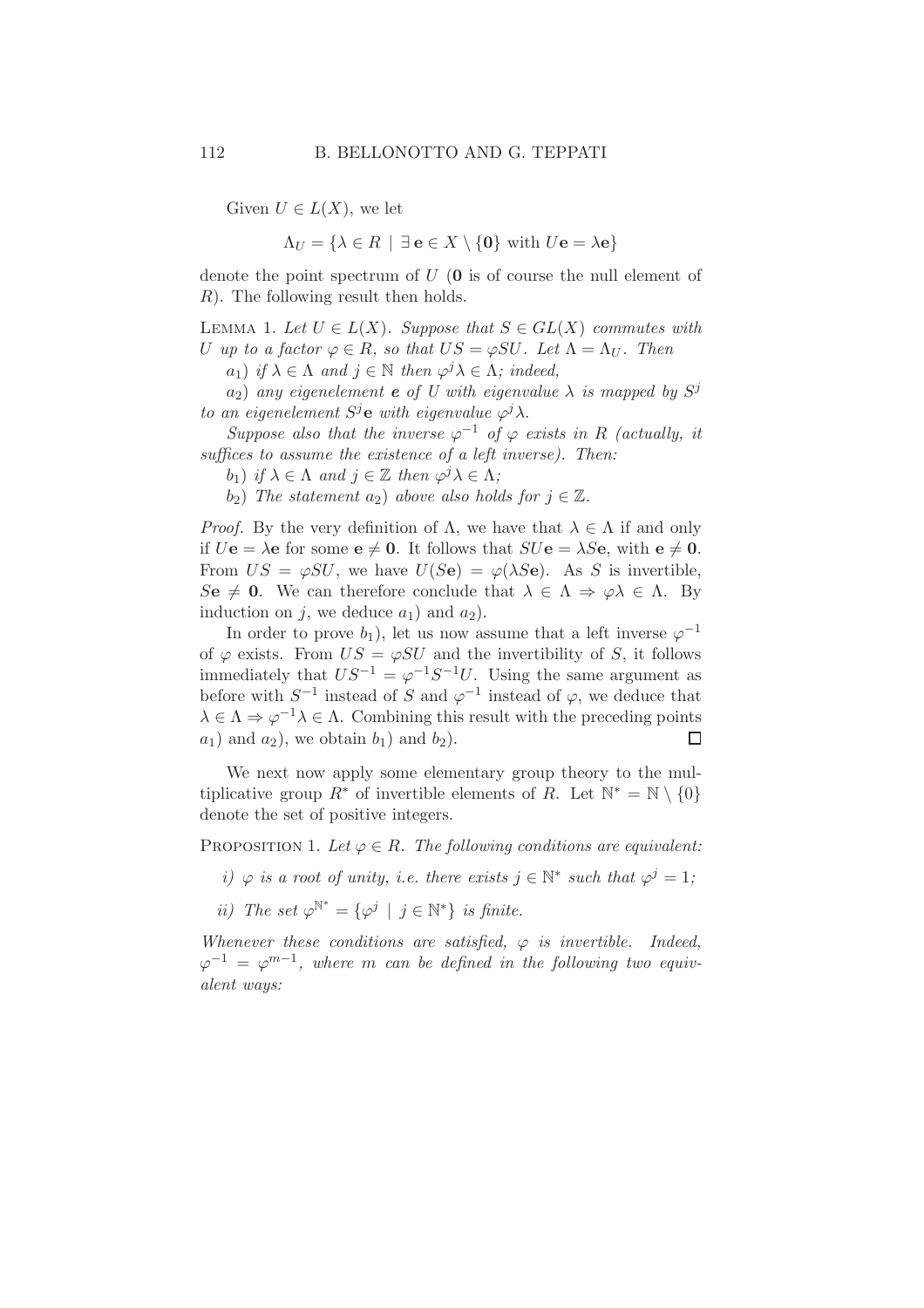- iii)  $\varphi$  is a primitive root of unity of order m in the sense that m equals the least positive integer j such that  $\varphi^j = 1$ ;
- iv)  $m = \text{card}(\varphi^{\mathbb{N}^*}) = \text{card}(\varphi^{\mathbb{Z}})$ , so that  $\varphi^{\mathbb{Z}} = \varphi^M$  where  $M =$  ${1, 2, \ldots, m}$ .

This elementary proposition is based upon the fact that the mapping  $j \mapsto \varphi^j$  determines a homomorphism of  $\mathbb Z$  onto a cyclic group isomorphic to  $\mathbb{Z}/(m)$ .

We may now state the main theorem of this section.

THEOREM 1. Let  $X$  be a module over a ring  $R$  without zero divisors. Let  $U \in L(X)$  be an endomorphism whose point spectrum  $\Lambda = \Lambda_U$ is finite. Set  $\Lambda^* = \Lambda \setminus \{0\}$  and  $\ell = \text{card }\Lambda^*$ ; we suppose also that  $\Lambda^* \neq \emptyset$ . Let  $S \in GL(X)$  and  $\varphi \in R$  be given such that  $US = \varphi SU$ . Then

- i)  $\varphi$  is a root of unity whose order m divides  $\ell$  (hence commutativity up to a non-trivial factor may only occur if  $\ell \neq 1$ ;
- ii) setting  $\ell = mc$  and  $M = \{1, 2, ..., m\}$ , the non-zero spectrum  $\Lambda^*$  may be expressed (non-uniquely) as

$$
\Lambda^* = \varphi^M \cdot P = \{ \varphi^j \rho_\gamma \mid 1 \leqslant j \leqslant m, \ 1 \leqslant \gamma \leqslant c \},\qquad(2)
$$

where  $P = \{\rho_1, \ldots, \rho_c\}$  is a suitable subset of R of cardinality c.

iii) For each  $\lambda \in \Lambda^*$ , let  $X_{\lambda}$  denote the subset of X consisting of eigenelements of U with eigenvalue  $\lambda$ . Then, for each fixed  $\gamma$ , the subsets  $X_{\varphi^j \rho_\gamma}$  with  $j = 1, 2, ..., m$  are isomorphic:  $X_{\varphi^j \rho_\gamma} \cong$  $X_{\rho_\gamma}.$ 

Suppose in addition that  $R$  is a (commutative) field, which we denote here by  $K$ , so that  $X$  becomes a vector space over  $K$ . Let n be the dimension of the subspace generated by the eigenvectors of U. Then the eigenspaces  $X_{\varphi^j\rho_\gamma}$  with  $j = 1, 2, \ldots, m$  are eigenspaces with the same dimension  $d_{\gamma}$ , so that  $\dim X_{\varphi^j}$  =  $\dim X_{\varphi_{\gamma}} = d_{\gamma}$  for each fixed  $\gamma$ . Thus, m divides n, and commutativity up to a non-trivial factor cannot occur if  $\ell$  and n are coprime.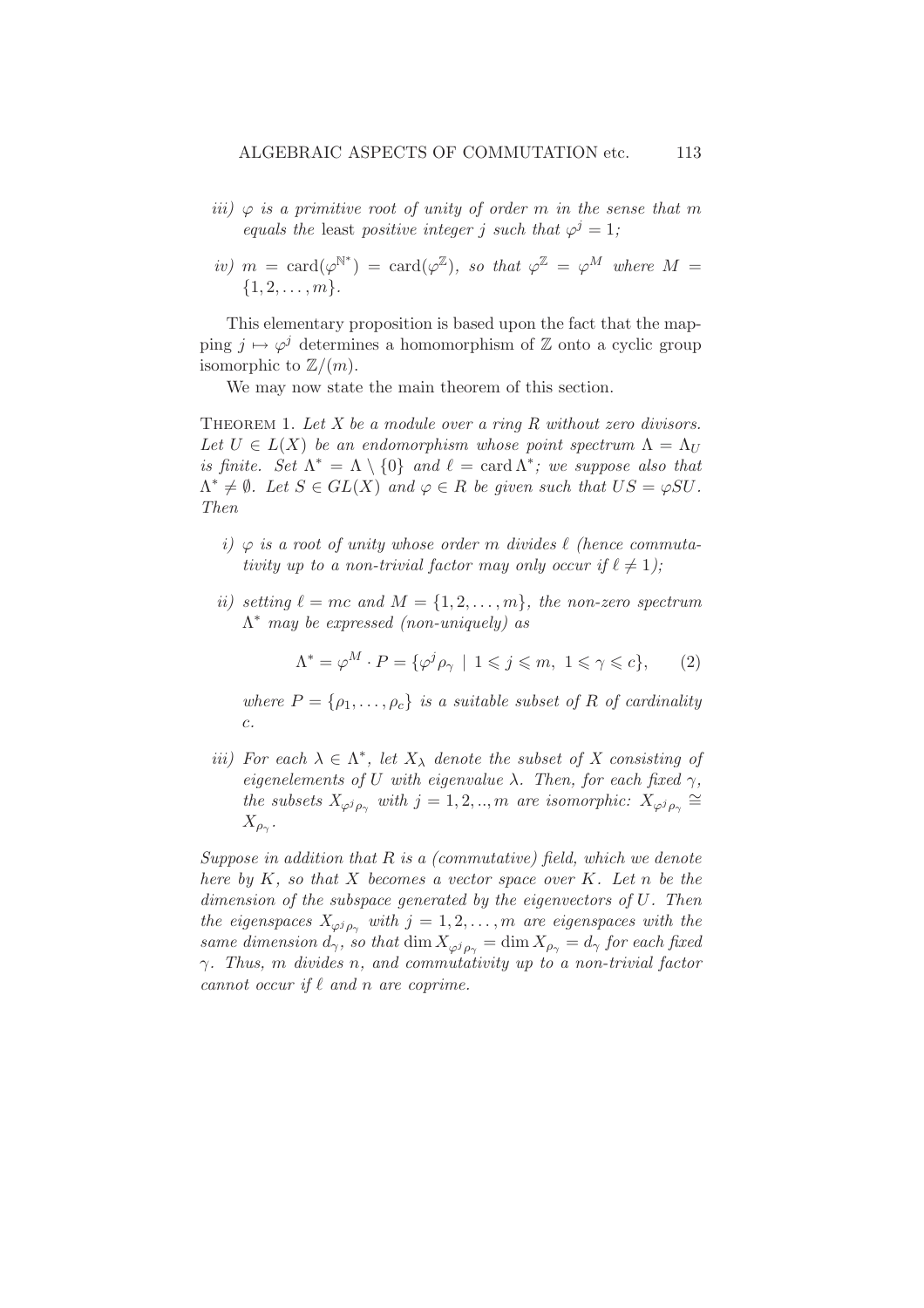Remark. It will also be convenient to write (2) in the form

$$
\Lambda^* = \varphi^M \cdot P = \bigcup_{\gamma \in \Gamma} \Lambda_{\gamma},\tag{3}
$$

where  $\Gamma = \{1, 2, \ldots, c\}$  and

$$
\Lambda_{\gamma} = \varphi^M \cdot \rho_{\gamma} = {\varphi^j \rho_{\gamma} \mid j \in M}.
$$
 (4)

*Proof.* Let us first prove point 1. From the equation  $US = \varphi SU$ , the fact that S is invertible and U non-null, we deduce that  $\varphi \neq 0$ . Given  $\lambda \in \Lambda^*$ , we know from Lemma 1 that  $\varphi^{\dot{\mathbb{N}}}\lambda \subseteq \Lambda^*$ , whence  $\mathrm{card}(\varphi^{\mathbb{N}}\lambda)$  <  $\infty$ . Proposition 1 now tells us that there exists a smallest positive integer m such that  $\varphi^m = 1$ .

Let  $\sim$  be the relation on  $\Lambda^*$  defined by

$$
\lambda \sim \lambda' \iff \lambda' \in \varphi^{\mathbb{Z}} \lambda.
$$

This is an equivalence relation: reflexivity and transitivity are obvious, while symmetry follows from the additivity property of the group  $\mathbb Z$ . The finite non-empty set  $\Lambda^*$  is partitioned into say c equivalence classes, with  $c \in \mathbb{N}^*$ . We express the equivalence class of  $\Lambda^*$ containing an element  $\lambda$  by

$$
[\lambda] = \varphi^{\mathbb{Z}} \lambda.
$$

Let us show that each of these classes has the same number  $m$  of elements. In effect, we have a chain of equalities

$$
card([\lambda]) = card(\varphi^{\mathbb{Z}} \lambda) = card(\varphi^{\mathbb{Z}}) = card(\varphi^M) = m.
$$

The first equality follows from the definition of  $[\lambda]$ . In order to examine the second, consider the mapping  $R \to R$  defined by  $x \mapsto x\lambda$ ; it is injective since  $R$  has no zero divisors and

$$
x_1 \lambda = x_2 \lambda \Leftrightarrow (x_1 - x_2)\lambda = 0 \Rightarrow x_1 = x_2.
$$

The same mapping is bijective when restricted to  $\varphi^{\mathbb{Z}}$ , and  $card(\varphi^{\mathbb{Z}}\lambda) = card(\varphi^{\mathbb{Z}})$ . As the number c of classes is finite, we conclude that  $\ell = mc$ , and so c divides  $\ell$ .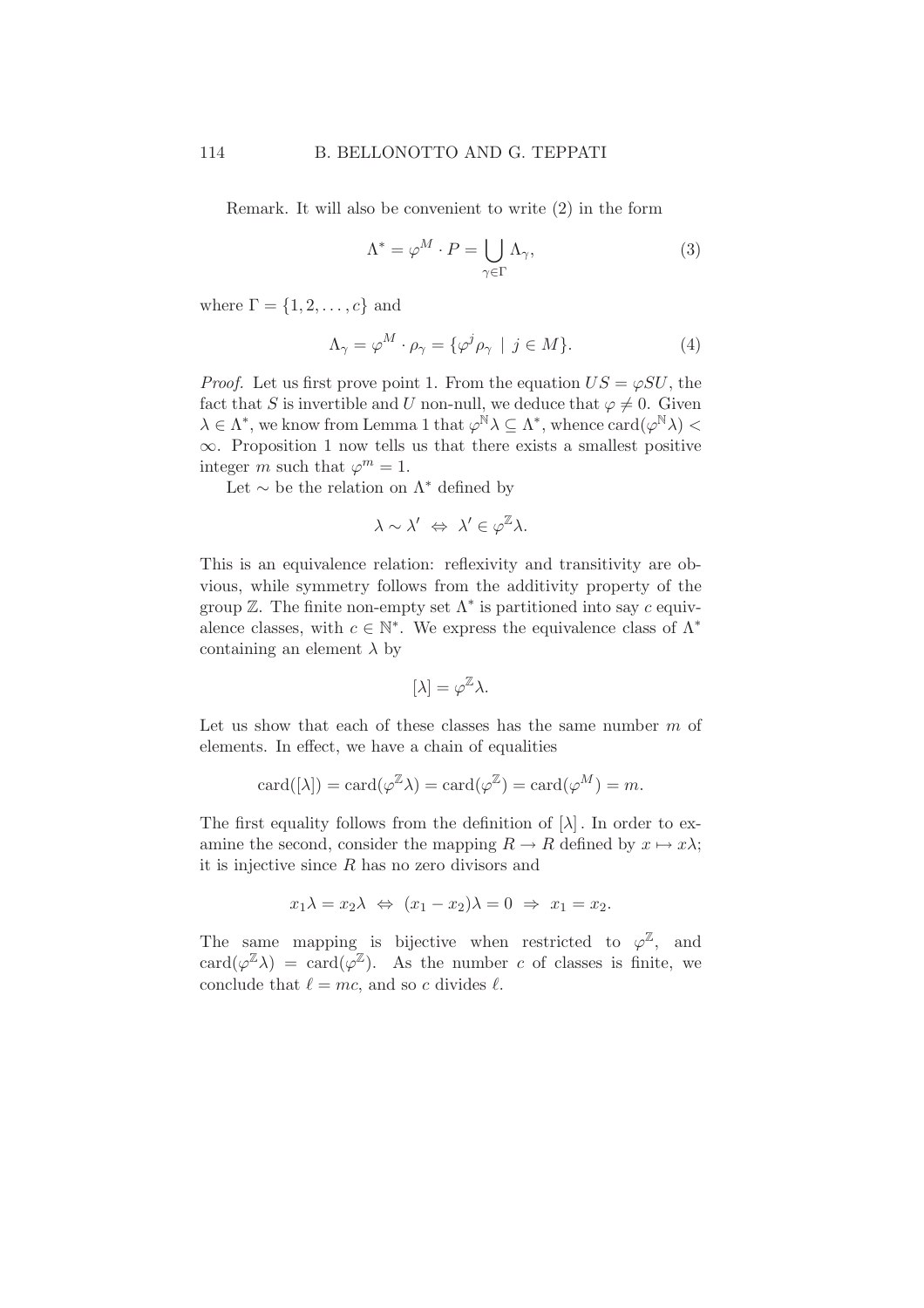Let us turn to the proof of 2. Having set  $\Gamma = \{1, 2, \ldots, c\}$ , let  $(\Lambda_{\gamma})_{\gamma \in \Gamma}$  be the equivalence classes of eigenvalues, and let  $(\rho_{\gamma})_{\gamma \in \Gamma}$ be any system of representatives of these classes. According to the remarks above and Proposition 1, we have

$$
\Lambda_{\gamma} = \varphi^{\mathbb{Z}} \rho_{\gamma} = \varphi^M \rho_{\gamma} = {\varphi^j \rho_{\gamma} \mid j \in M},
$$

whence

$$
\Lambda^*=\bigcup_{\gamma\in\Gamma}\Lambda_\gamma=\bigcup_{\gamma\in\Gamma}\{\varphi^M\rho_\gamma\}=\varphi^M\bigcup_{\gamma\in\Gamma}\{\rho_\gamma\}=\varphi^MP,
$$

where  $P = {\rho_{\gamma} \mid \gamma \in \Gamma}$ . This justifies (2) and (4).

The proof of 3 proceeds as follows. In the following discussion, we fix  $\gamma \in \Gamma$ , meaning  $1 \leq \gamma \leq c$ . From Theorem 1, we know that any eigenelement **e** with eigenvalue  $\varphi^j \rho_\gamma$  is mapped by S into an eigenelement Se with eigenvalue  $\varphi^{j+1}\rho_{\gamma}$ . Let us temporarily abbreviate  $X_{\varphi^j\rho_\gamma}$  to  $X_{j,\gamma}$ , so that in this notation,  $S(X_{j,\gamma}) \subseteq X_{j+1,\gamma}$ . Conversely, any eigenelement **e** with eigenvalue  $\varphi^{j+1}\rho_{\gamma}$  may be obtained by applying S to the eigenelement  $S^{-1}$ e, which is (according to statement 2 of Theorem 1) an eigenelement with eigenvalue  $\varphi^{-1}\varphi^{j+1}\rho_{\gamma}$ . Thus,  $S^{-1}(X_{j+1,\gamma}) \subseteq X_{j,\gamma}$ . It follows that

$$
S(X_{j,\gamma}) = X_{j+1,\gamma},
$$

and S defines the required isomorphism of  $X_{j,\gamma}$  onto  $X_{j+1,\gamma}$ .

For the last assertion, suppose that  $R = K$  is a field. This immediately implies that  $X_{j,\gamma}$  and  $X_{j+1,\gamma}$  have the same dimension, which we denote by  $m$ . Consider the vector space generated by the eigenvectors of  $U$ , and suppose that  $n$  is its (finite) dimension. It follows that n is a finite multiple of m: as  $\ell$  also is a finite multiple of m (see point 1), we conclude that n and  $\ell$  cannot be coprime.  $\Box$ 

To state the next result, let X be a vector space, or more generally a module over a ring  $R$  without zero divisors and which is torsion free (so  $\lambda e = 0$  implies either  $\lambda = 0$  or  $e = 0$ ). Let  $L(X)$  be the algebra of endomorphisms of X, and let  $O$  denote the null endomorphism.

LEMMA 2. With the above assumptions, suppose that  $S \in L(X)$  and  $U \in L(X)$  commute up to a factor, so that  $US = \varphi SU$  with  $\varphi \in R$ (Definition 1). The following statements hold: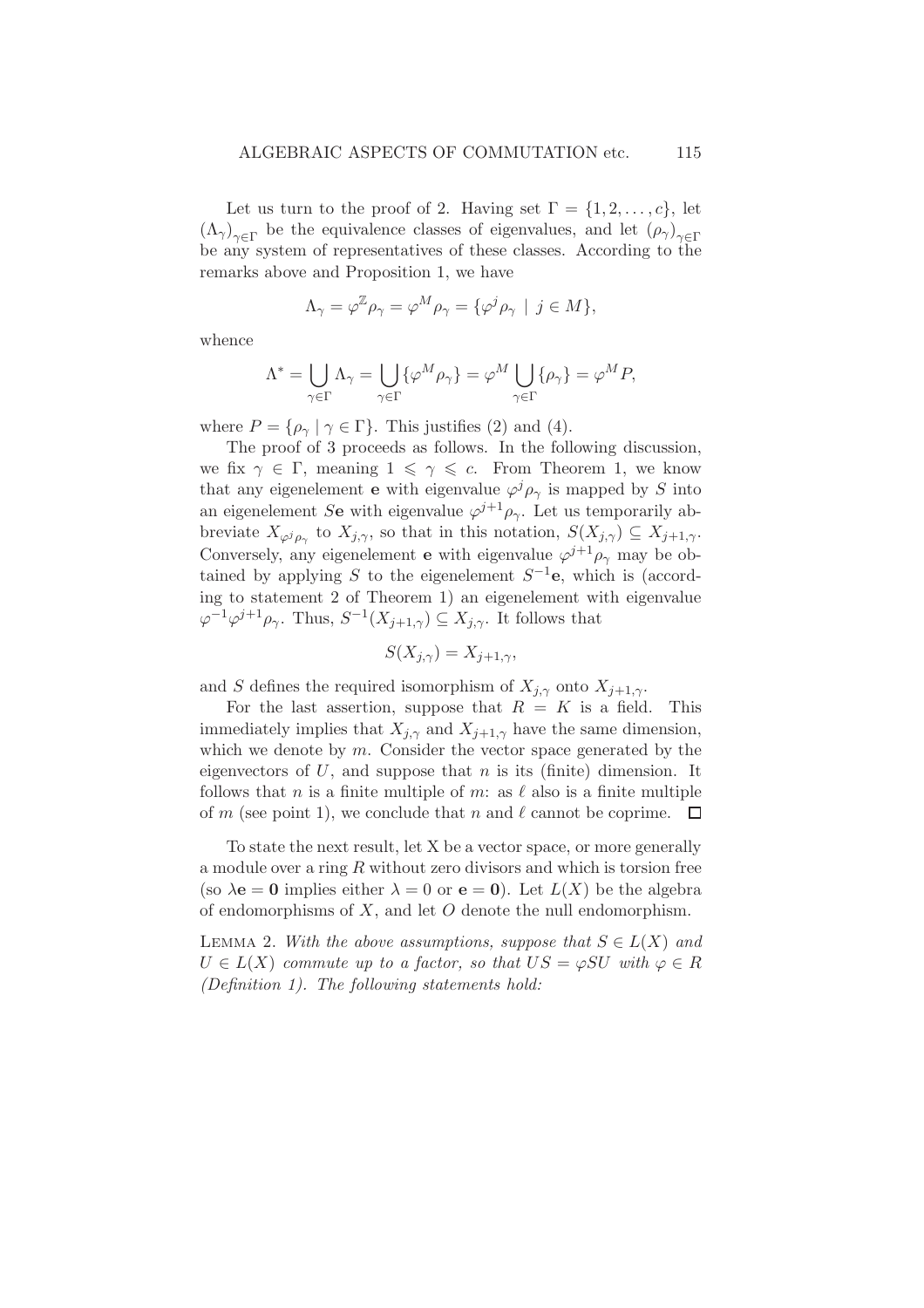a) 
$$
SU \neq O \Leftrightarrow US = \varphi SU
$$
 for a unique  $\varphi \in R$ ;

b) 
$$
SU = O \Leftrightarrow US = \psi SU
$$
 for all  $\psi \in R$ .

*Proof.* As for a), we first observe that  $SU \neq O$  implies the uniqueness of the factor  $\varphi$ . For given

$$
US = \varphi SU = \varphi'SU, \qquad \varphi, \varphi' \in R,
$$

we infer that  $(\varphi - \varphi')SU = O$ , whence  $\varphi = \varphi'$ . The converse follows by reversing the operations.

Let us now prove b). Assume that  $SU = O$ , so  $\psi SU = O$  for all  $\psi$  and

$$
US = \varphi SU = O = \psi SU, \qquad \forall \psi \in R. \tag{5}
$$

Conversely, we already know that (5) implies that  $SU = O$ .  $\Box$ 

We conclude this section with a few examples.

### 2.1. Examples 1

As Theorem 1 provides *necessary* conditions for the occurrence of commutativity up to a factor  $\varphi \neq 1$ , it enables us to find instances where the phenomenon cannot occur, or at least to restrict the possible values of the factor  $\varphi$ .

- i) Such restrictions depend on the very nature of the coefficients of the ring R. Commutativity up to a factor  $\varphi \neq 1$  cannot occur at all if the ring  $R$  has no non-trivial roots of unity, as is the case when R is the field  $\mathbb{Z}/(p)$  of cardinality p. The restriction  $\varphi = \pm 1$  applies for the field R and the ring Z, and more generally for the quotient ring  $\mathbb{Z}/(r)$  for any integer  $r > 0$ .
- ii) The impossibility of commutativity up to a factor  $\varphi \neq 1$  may depend on the module  $X$ , independently of the diagonalizable operator U under consideration. According to the last statement of Theorem 1, this situation occurs when  $X$  is an odd-dimensional real vector space, and also when  $R = \mathbb{Z}^{2n+1}$ . Moreover, Theorem 2 implies that if  $X$  is a vector space of prime dimension and  $U$  is diagonalizable, then no non-trivial commutation is possible.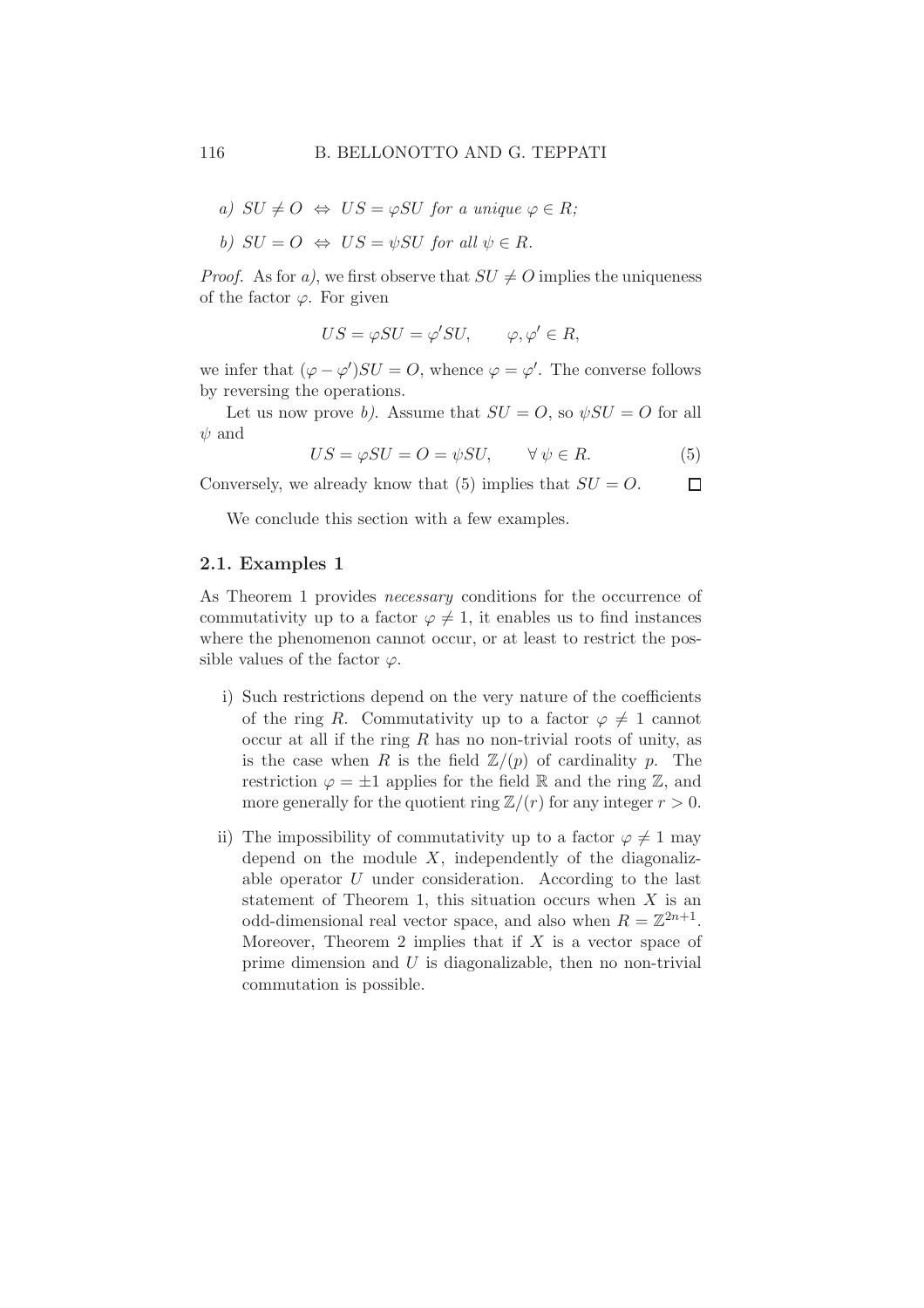iii) The impossibility of commutativity up to a factor  $\varphi \neq 1$  may depend on the particular operator  $U$ . This occurs with any module X, for instance an infinite-dimensional vector space, whenever  $U$  has only one non-zero eigenvalue. It also occurs for when X is one of  $\mathbb{R}^2$ ,  $\mathbb{C}^2$ ,  $\mathbb{Q}^2$ ,  $\mathbb{Z}^2$  (Q denotes the skew-field of quaternions) if  $U$  is a diagonal matrix with entries 1, 2. Or, we could take X to be one of  $\mathbb{R}^4$ ,  $\mathbb{C}^4$ ,  $\mathbb{Q}^4$ ,  $\mathbb{Z}^4$  and U to be a diagonal matrix with entries  $1, 1, 1, -1$ .

## 3. A necessary and sufficient condition for the commutation up to a non-trivial factor

Let  $U$  continue to denote an endomorphism of a module  $X$  over a ring  $R$  with unity. In this section we make the further assumption that the point spectrum  $\Lambda = \Lambda_U$  lies the center R' of R. For any  $\lambda \in \Lambda$ , the set

$$
X_{\lambda} = \{ \mathbf{e} \in X \mid U\mathbf{e} = \lambda \mathbf{e} \}
$$
 (6)

of eigenelements of U with eigenvalue  $\lambda$  is then a submodule of X, and we call it an *eigenmodule*. If we further assume that the sets  $X_{\lambda}$ generate X, then the latter is a *direct* sum of the submodules  $X_{\lambda}$ in view of the assumption  $\Lambda \subseteq R'$ . In these circumstances, we can write

$$
X = \bigoplus_{\lambda \in \Lambda} X_{\lambda}, \qquad X_{*} = \bigoplus_{\lambda \in \Lambda^{*}} X_{\lambda}.
$$
 (7)

We shall shortly formulate a necessary and sufficient condition for the existence of operators  $S$  that commute with  $U$  up to a nontrivial factor (Theorem 2). This simplifies considerably in the case of vector spaces (Corollary 1).

In order to state the results compactly, we first introduce the following notation. We denote by

$$
mX_\lambda=X_\lambda\otimes mR
$$

the external direct sum of m copies of  $X_{\lambda}$  (see [2]). Given a primitive mth root of unity  $\varphi$ , we shall also work with the diagonal matrix

$$
E_m = \begin{pmatrix} 1 & & & \\ & \ddots & & \\ & & \varphi^{m-1} \end{pmatrix}
$$
 (8)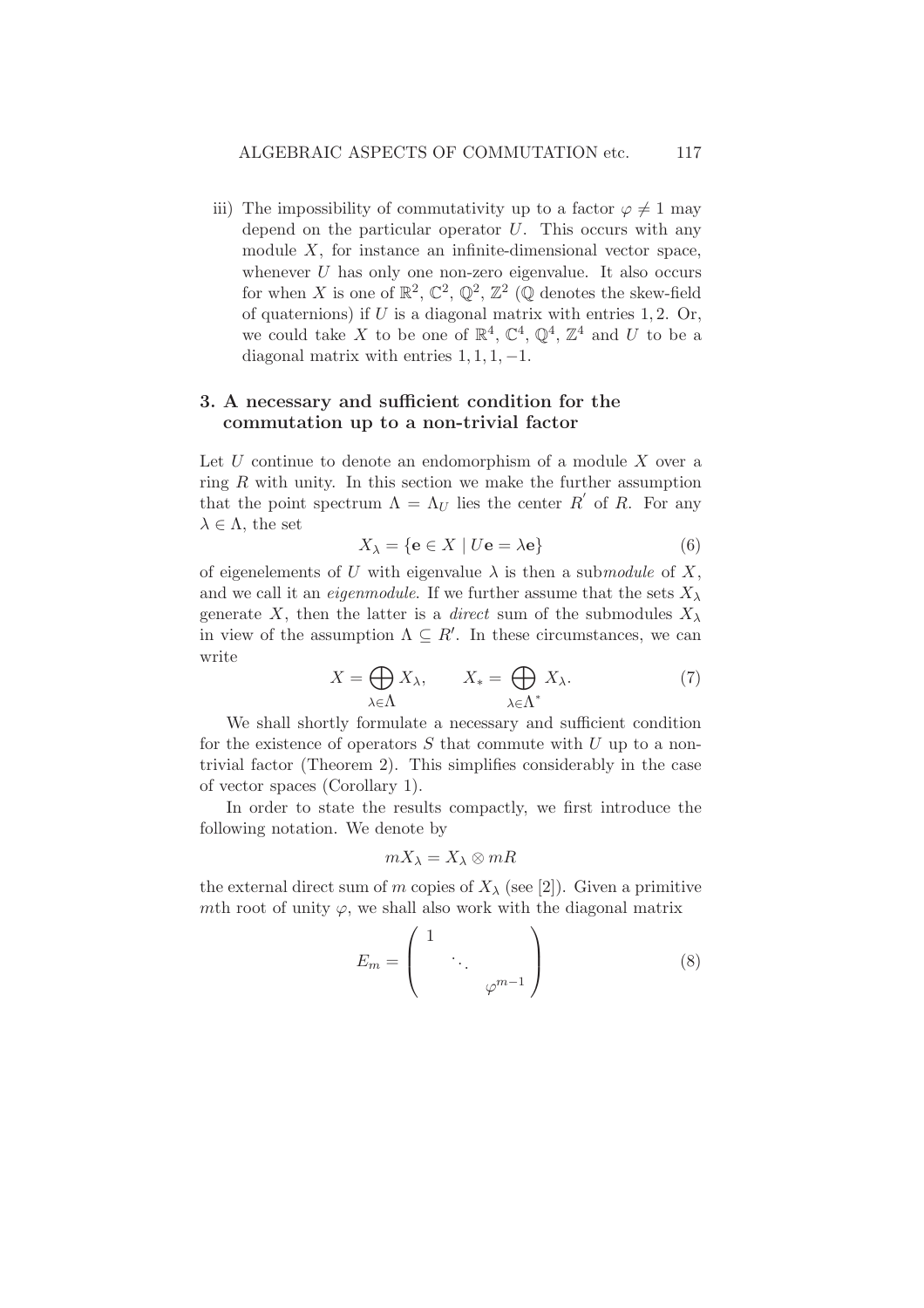of size  $m \times m$ . Given a submodule such as  $X_{\lambda}$ , we denote by  $I(X_{\lambda})$ and  $O(X_0)$  the identity and null matrices representing endomorphisms of  $X_{\lambda}$ . With these preliminaries we state our main result.

THEOREM 2. Let  $U \in L(X)$ , and suppose that its point spectrum  $\Lambda = \Lambda_U$  is finite. Set  $\Lambda^* = \overline{\Lambda} \setminus \{0\}$  and  $\ell = \text{card }\Lambda^*$ , and assume that  $\Lambda^* \neq \emptyset$ . Assume further that  $\Lambda \subseteq R'$ . Suppose that X is generated by the submodules  $(6)$ , so that  $(7)$  applies. Then there exists an operator  $S \in GL(X)$  commuting with U up to a non-trivial factor if and only if the following conditions all hold:

- 1. there exists a primitive root  $\varphi$  of unity of order  $m > 1$  that divides  $\ell$ , and an index set  $\Gamma = \{1, 2, ..., c\}$  such that  $\Lambda^*$  is partitioned into a family  $\left(\Lambda_{\gamma} = \varphi^M \cdot \rho_{\gamma}\right)_{\gamma \in \Gamma}$  of subsets as in  $(4),$
- 2. the eigenmodules associated to the elements of each subset are isomorphic, so that

$$
X = X_0 \oplus \bigoplus_{\gamma \in \Gamma} \bigoplus_{j \in M} X_{\varphi^j \rho_\gamma} \cong X_0 \oplus \bigoplus_{\gamma \in \Gamma}^{\cdot} m X_{\rho_\gamma}. \tag{9}
$$

3. the matrix of U relative to (9) has the form

$$
O(X_0) \oplus \bigoplus_{\gamma \in \Gamma} E_m \otimes \rho_{\gamma} I(X_{\rho_{\gamma}}). \tag{10}
$$

Remark. In spite of the difficulties that can arise when considering the tensor product of modules over a non-commutative ring, there is no problem here because the left factor is a module over the center of the ring (see e.g. N. Bourbaki [3]).

Proof. Let us first prove necessity, that is 1 implies 2. We assume that an operator  $S \in GL(X)$  exists, commuting with U up to a non-trivial factor  $\varphi$ . We have the decompositions (7) in which we use

• the description of  $\Lambda_*$  in (3),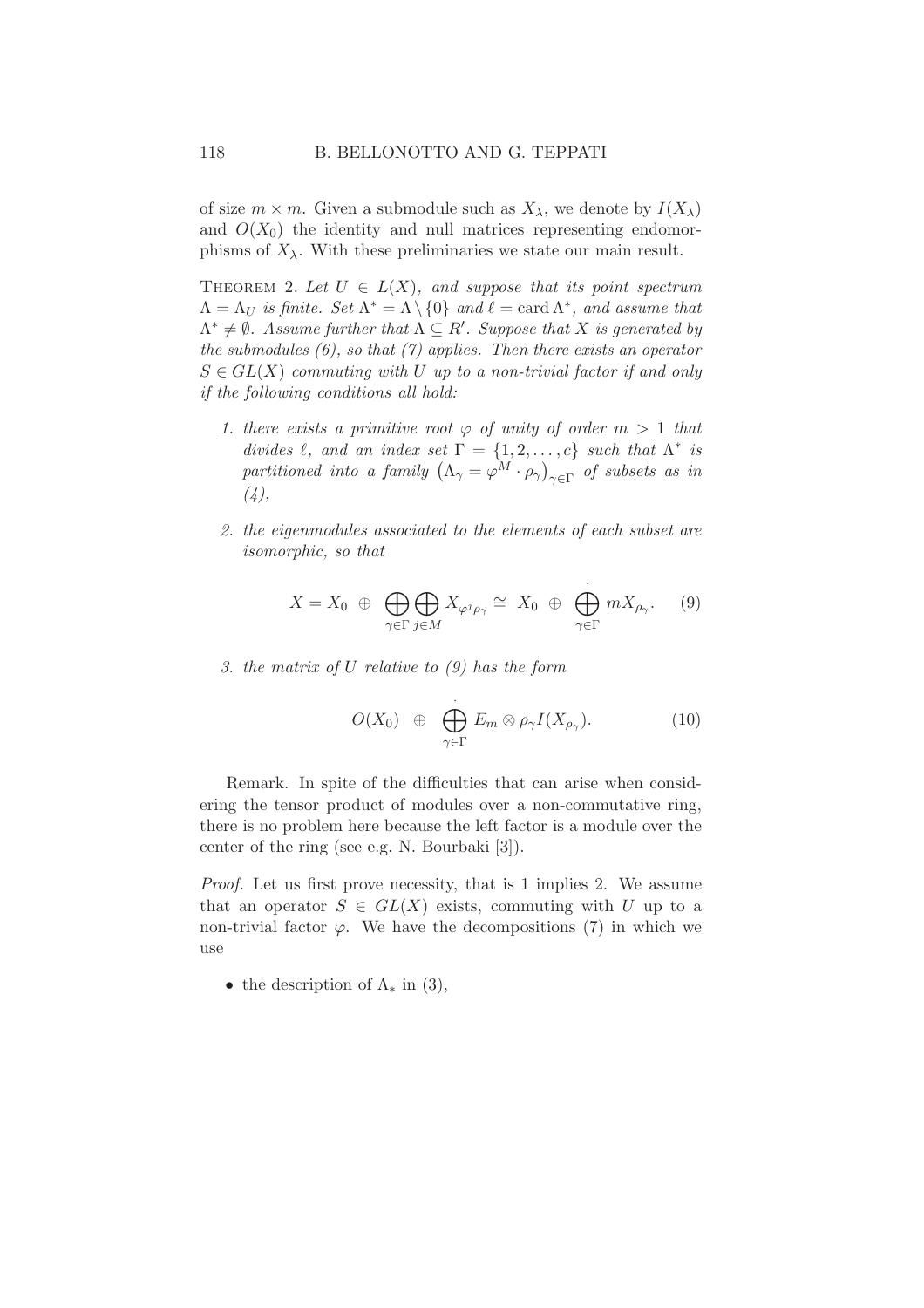• the isomorphism  $X_{\varphi^j \rho_\gamma} \cong X_{\rho_\gamma}$  for each  $\gamma \in \Gamma$ ,

both consequences of from Theorem 1. We express the result as a tensor product

$$
X_* = \bigoplus_{\gamma \in \Gamma} \bigoplus_{j \in M} X_{\varphi^j \rho_\gamma} = \bigoplus_{\gamma \in \Gamma} m X_{\rho_\gamma}.
$$

The corresponding non-null component of the operator  $U$  can be expressed as

$$
U_* = \bigoplus_{\gamma \in \Gamma} \bigoplus_{j \in M} \varphi^j \rho_{\gamma} I(X_{j,\gamma})
$$
  
= 
$$
\bigoplus_{\gamma \in \Gamma} \rho_{\gamma} \bigoplus_{j \in M} \varphi^j I(X_{\rho_{\gamma}})
$$
  

$$
\cong \bigoplus_{\gamma \in \Gamma} E_m \otimes \rho_{\gamma} I(X_{\rho_{\gamma}}).
$$

This ends the proof of point 1.

Let us now prove sufficiency. We thereby adopt points  $1,2,3$  as hypotheses. Relative to the representation  $(9)$  of  $X$ , the operator  $U$ is expressed as

$$
U = O(X_0) \oplus \bigoplus_{\rho \gamma} E_m \otimes I(X_{\rho_\gamma}).
$$

Define, for each  $j \in M$ , the matrix

$$
P_m = \left(\begin{array}{cc} 0 & 1\\ I_{m-1} & 0 \end{array}\right) \tag{11}
$$

that is easily seen to satisfy the equation

$$
E_m P_m = \varphi P_m E_m.
$$

In this notation, the permutation operator defined in the Introduction is none other than  $P_n$ .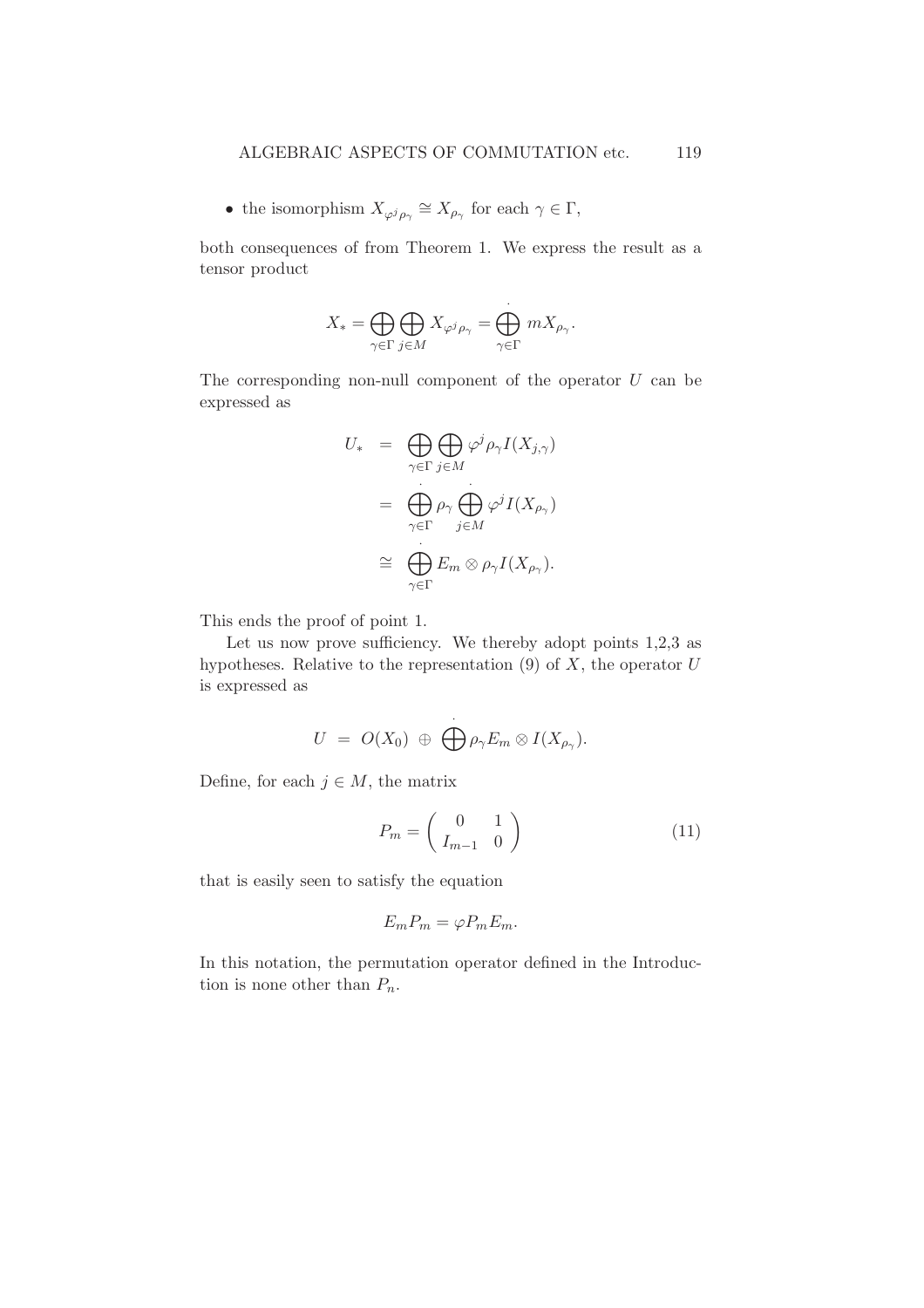In this more general situation, let us define the operator  $S$  by summing such permutation operators over the non-zero eigenmodules:

$$
S = \bigoplus_{\gamma \in \Gamma} P_m \otimes I(X_{\rho_\gamma}).
$$

Ignoring to write explicitly the null component of  $U$ , we have

$$
US = \left(\bigoplus_{\gamma \in \Gamma} \rho_{\gamma} E_m \otimes I(X_{\rho_{\gamma}})\right) \left(\bigoplus_{\gamma \in \Gamma} P_m \otimes I(X_{\rho_{\gamma}})\right)
$$
  
\n
$$
= E_m P_m \otimes \bigoplus_{\gamma \in \Gamma} \rho_{\gamma} I(X_{\rho_{\gamma}})
$$
  
\n
$$
= \varphi P_m E_m \otimes \bigoplus_{\gamma \in \Gamma} \rho_{\gamma} I(X_{\rho_{\gamma}})
$$
  
\n
$$
= \varphi \left(\bigoplus_{\gamma \in \Gamma} P_m \otimes I(X_{\rho_{\gamma}})\right) \left(\bigoplus_{\gamma \in \Gamma} E_m \otimes \rho_{\gamma} I(X_{\rho_{\gamma}})\right)
$$
  
\n
$$
= \varphi SU.
$$

The matrix  $S$  thus constructed belongs to  $GL(X)$ , as it is invertible.  $\Box$ 

As a consequence of the preceding theorem, we can prove the following result in the case of vector spaces.

COROLLARY 1. Let  $X$  be any finite-dimensional vector space over a (possibly skew-) field F. Let  $U \in L(X)$ . As usual, set  $\Lambda = \Lambda_U$ , and assume that  $\Lambda^* = \Lambda \setminus \{0\}$  is non-empty. Assume further that  $\Lambda \subseteq K'$ . Suppose that the eigenvectors of U generate X, so that (7) applies. Then the following conditions are equivalent:

- 1. There exists an operator  $S \in GL(X)$  which commutes with U up to a non-trivial factor.
- 2. There is a primitive root  $\varphi$  of unity of order  $m > 1$  such that, relative to a basis of eigenvectors, U can be expressed in the equivalent ways

$$
U = E_m \otimes V = \bigoplus_{\delta \in \Delta} \sigma_{\delta} E_m.
$$
 (12)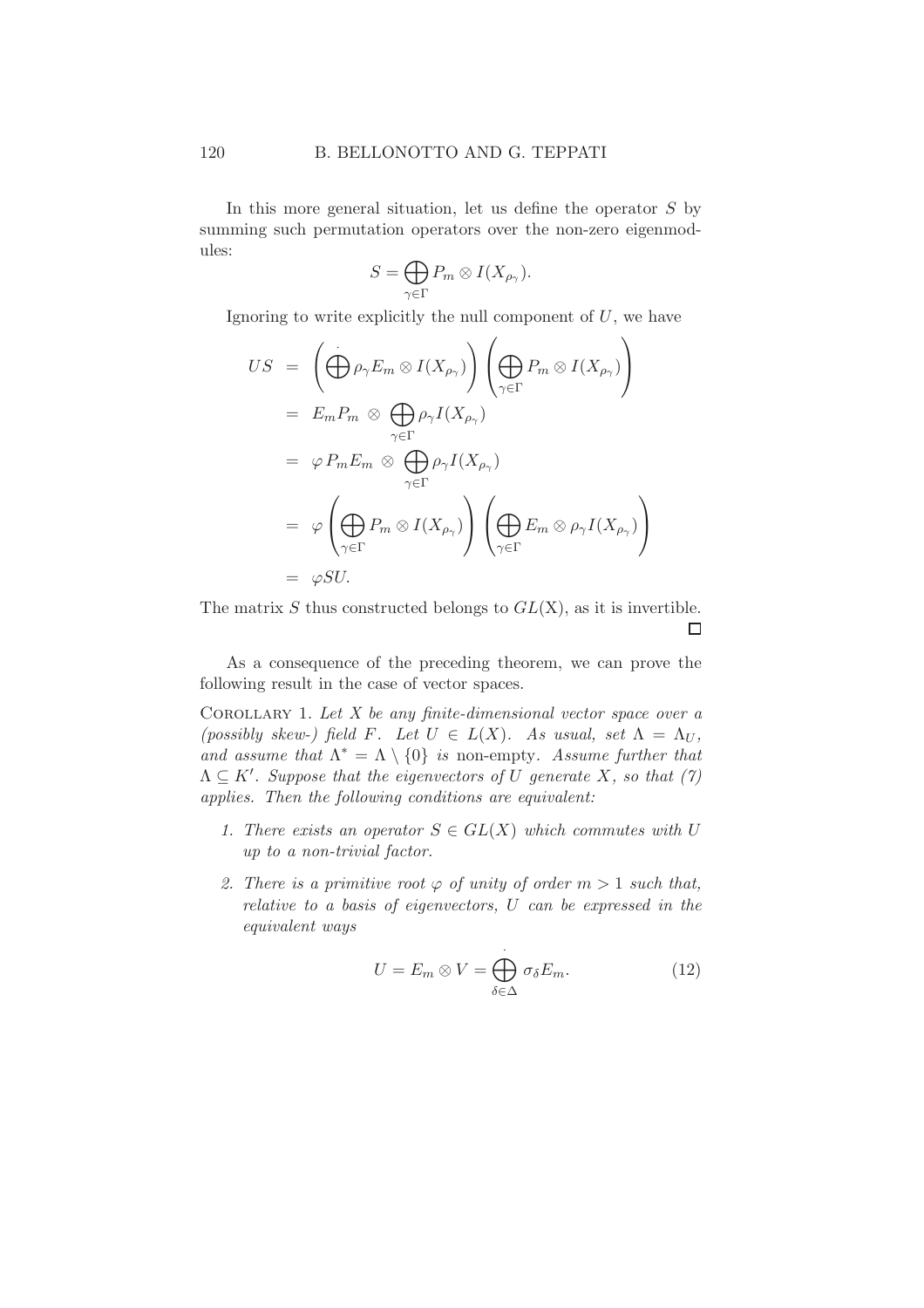Here  $E_m$  is the  $m \times m$  matrix over K defined by (8), V is a suitable finite-diagonalizable matrix over K, and  $(\sigma_{\delta})_{\delta \in \Delta}$  is a finite family of elements of K.

Whenever the conditions 1 and 2 are satisfied,  $m$  divides  $\dim X$ .

Proof. The statement of the Corollary is more handy than that of Theorem 2, but its proof is complicated by the manipulation of finite sets of numbers. (In the following formulas, we also include the eigenvalue 0.)

We start by observing that the existence of a basis of eigenvectors of  $U$  in  $X$  is a particular case of the assumption that  $X$  be generated by the  $X_{\lambda}$ , as in Theorem 2.

We consider the formula (12), and write the last term expression as a sum of tensor products involving identity matrices  $I_{\delta}$ :

$$
U = E_m \otimes V = \bigoplus_{\delta \in \Delta} \sigma_{\delta} E_m = \bigoplus_{\delta \in \Delta} E_m \otimes \sigma_{\delta} I_{\delta}.
$$

Using the argument that follows, we can deduce that

$$
V = \bigoplus_{\delta \in \Delta} \sigma_{\delta} I_{\delta}.
$$
 (13)

Indeed,  $E_m = \bigoplus$ j∈M  $\varphi^j I_j$  and we may write  $E_m \otimes A = \bigoplus$ j  $\varphi^j A_j$  for any operator A. Hence,

$$
E_m \otimes A = E_m \otimes B \quad \Leftrightarrow \quad \bigoplus_j \varphi^j A_j = \bigoplus_j \varphi^j B_j
$$
  

$$
\Leftrightarrow \quad A_j = B_j \quad \text{for all } j \in M
$$
  

$$
\Leftrightarrow \quad A = B.
$$

To derive Corollary 1 from Theorem 2, we merely compare the expression (13) with that originating from (10), namely

$$
V = \bigoplus_{\gamma \in \Gamma} \rho_{\gamma} I(X_{\rho_{\gamma}}),
$$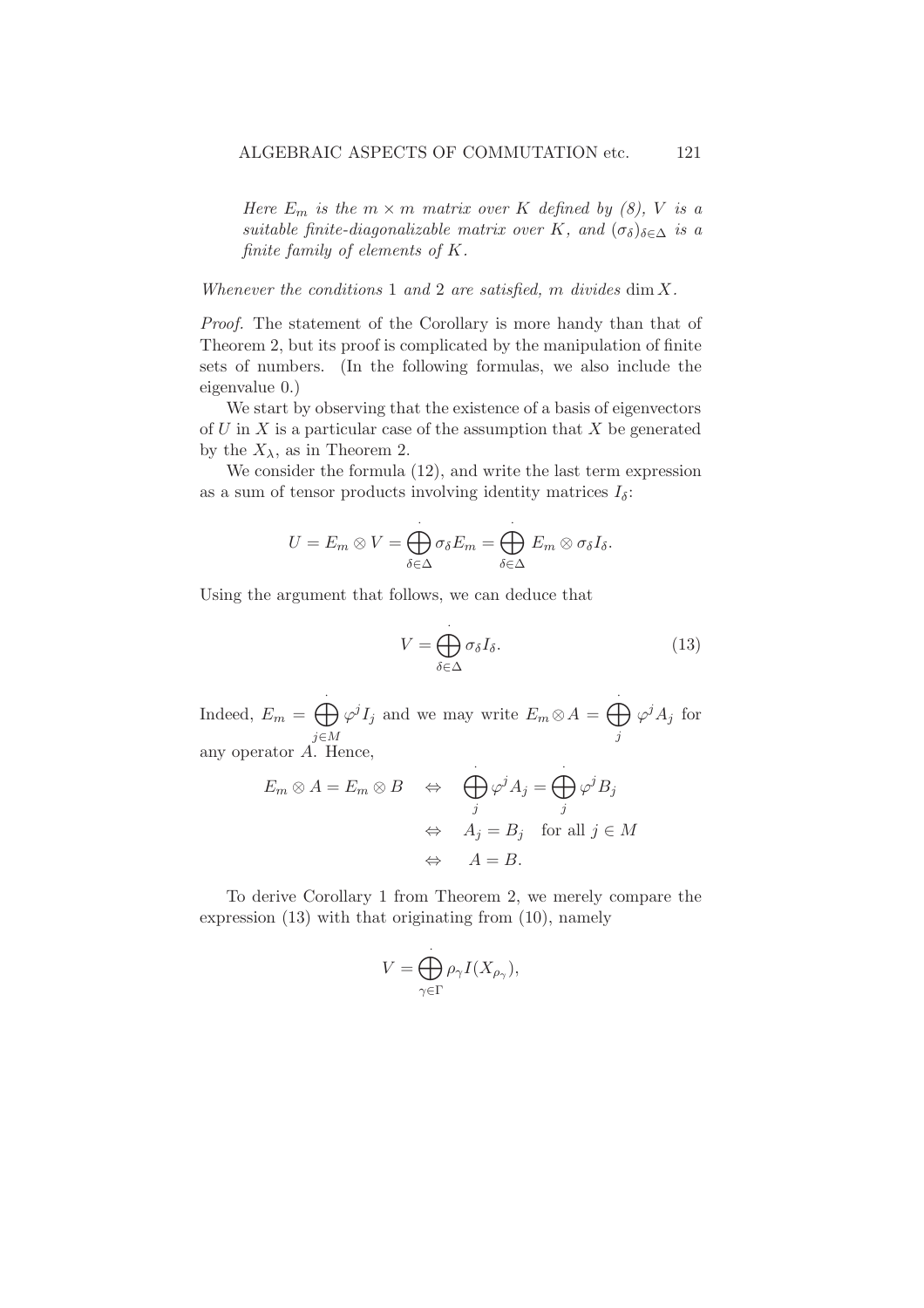in the vector space context. In  $(13)$ , V is effectively expressed by a diagonal matrix whose entries are the  $\sigma_{\delta}$  with  $\delta \in \Delta$ . The resulting family is partitioned into subsets

$$
(\sigma_{\delta})_{\delta \in \Delta_{\gamma}} = ((\rho_{\gamma})_{\delta})_{\delta \in \Delta_{\gamma}},
$$

parametrized by Γ, with each subset collecting  $\ell_{\gamma} = \text{card}(\Delta_{\gamma})$  equal elements  $\rho_{\gamma}$ .  $\Box$ 

This formula shows that the two expressions for  $U$  in (12) are equal up to isomorphism. Moreover, they specialize the expressions for  $U$  in Theorem 2 to the case of vector spaces, so that the implication from 1) to 2) of the Corollary follows easily.

The implication from 2) to 1) also follows because any choice of  $U$  or  $V$  in (12) can be put in the form described in Theorem 2 by partitioning the family  $(\sigma_{\delta})_{\delta \in \Delta}$  into subsets as explained. This concludes the proof.

## 3.1. Examples 2

Let us give some examples using the *sufficiency* for the occurrence of commutativity up to a factor  $\varphi \neq 1$  from Corollary 1. In particular, the last example shows that for a given  $U$  there may exist operators S which commute up to different factors.

Below,  $E_m$  is the matrix (8),  $I_r$  is the identity matrix on r copies of R,  $\mathbb Q$  the skew-field of quaternions, and  $i^2 = -1$ . In examples  $(1),(2),(3), R$  is one of Z, R, C, Q, and in example (4), R is C or Q. We point out that example  $(1)$  is well known, especially to physicists.

(1) 
$$
X = R \oplus R
$$
  
\n $U = \begin{pmatrix} 1 & 0 \\ 0 & -1 \end{pmatrix}$   
\n $U = \begin{pmatrix} 1 & 0 \\ 0 & -1 \end{pmatrix}$   
\n $U = \begin{pmatrix} 1 & 0 & 0 \\ 0 & -1 & 0 \\ 0 & 0 & 0 \end{pmatrix}$   
\n $= E_2 \otimes I_1$   
\n $= 1 \cdot E_2$   
\n $= 1 \cdot E_2 \oplus O$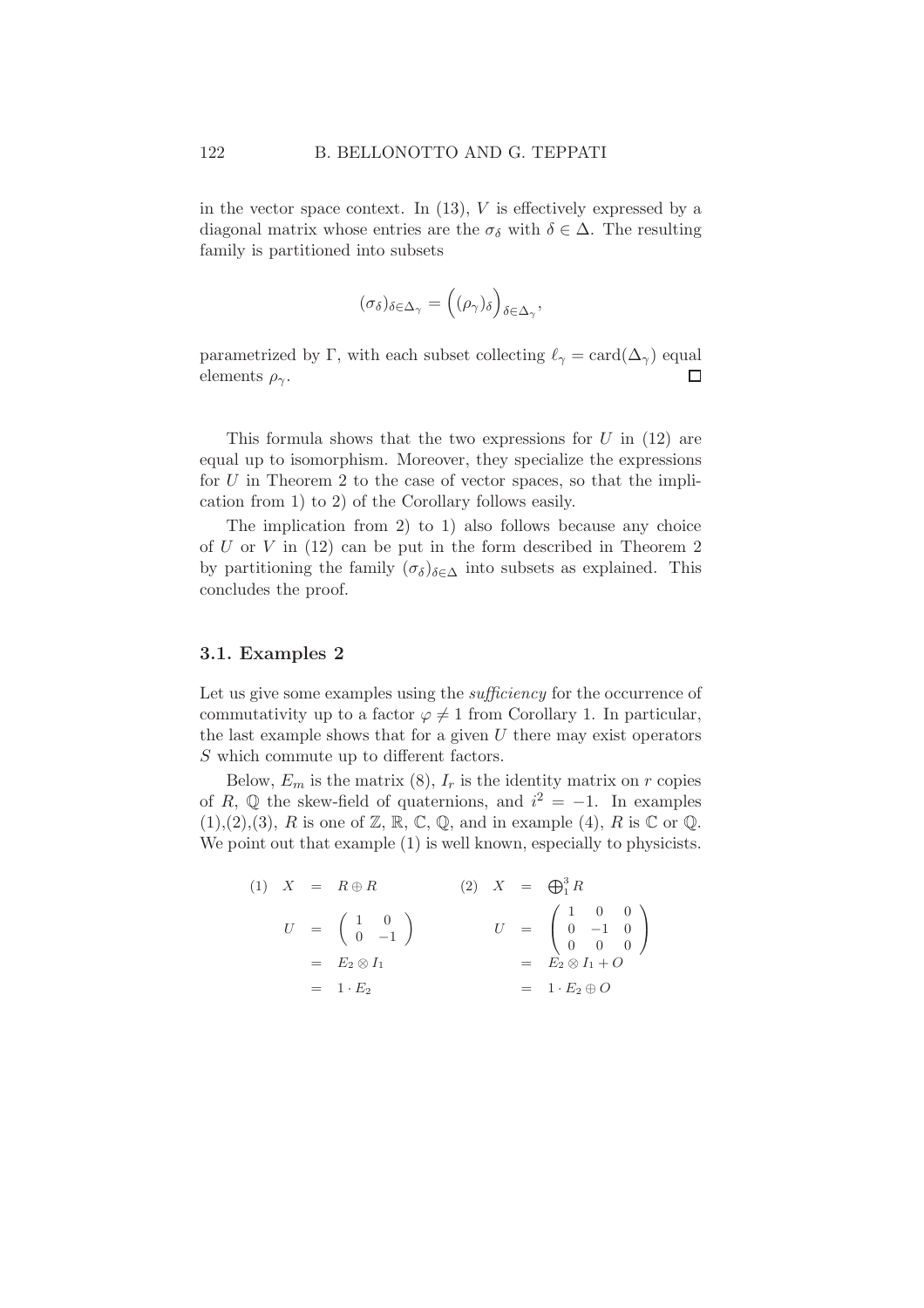$$
(3) \quad X = \bigoplus_{1}^{4} R \qquad (4) \quad X = \bigoplus_{1}^{4} R
$$
\n
$$
U = \begin{pmatrix} 1 & 0 & 0 & 0 \\ 0 & -1 & 0 & 0 \\ 0 & 0 & a & 0 \\ 0 & 0 & 0 & -a \end{pmatrix} \qquad U = \begin{pmatrix} 1 & 0 & 0 & 0 \\ 0 & i & 0 & 0 \\ 0 & 0 & -1 & 0 \\ 0 & 0 & 0 & -i \end{pmatrix}
$$
\n
$$
= E_2 \otimes \begin{pmatrix} 1 & 0 \\ 0 & i & 0 \\ 0 & 0 & 0 \end{pmatrix}
$$
\n
$$
= E_4 \otimes I_1
$$
\n
$$
= 1 \cdot E_4
$$

The sufficiency statement from Corollary 1 ensures that commutativity up to a factor  $\varphi \neq 1$  does occur. In (1),(2),(3) with  $a \neq i, -i$ we have  $m = 2$  and  $\varphi = -1$ ; in (4) we have  $m = 4$  and  $\varphi = -1$  or  $-i$ .

In each of the four examples in turn, an operator  $S$  commuting with U up to a factor  $\varphi$ , as in the proof of Theorem 2, is given by

$$
S = \left(\begin{array}{cc} 0 & 1 \\ 1 & 0 \end{array}\right), \quad \left(\begin{array}{ccc} 0 & 1 & 0 \\ 1 & 0 & 0 \\ 0 & 0 & a \end{array}\right), \quad \left(\begin{array}{ccc} 0 & 1 & 0 & 0 \\ 1 & 0 & 0 & 0 \\ 0 & 0 & 0 & a \\ 0 & 0 & a & 0 \end{array}\right), \quad \left(\begin{array}{ccc} 0 & 0 & 0 & 1 \\ 1 & 0 & 0 & 0 \\ 0 & 1 & 0 & 0 \\ 0 & 0 & 1 & 0 \end{array}\right)
$$

Note that example (4) with  $\varphi = -1$  is a particular case of example (3) with  $a = i$ , except for the order of the basis vectors.

Acknowledgments. The authors gratefully acknowledge many useful suggestions and improvements as a consequence of helpful discussions on the subject with Prof. R. Ascoli.

Also, one of us (G.Teppati) warmly thanks prof. S.Salamon for reading an early version of the paper and for his useful comments which have greatly contributed to the present version.

#### **REFERENCES**

- [1] R. Ascoli, C. Garola, L. Solombrino and G. Teppati, Vector spaces over fields with a conjugation and linear-antilinear commutants Rend. Matem. (1) 10, Serie VI (1977), 125-146.
- [2] N. BOURBAKI, *Algebre lineaire*, Chap. 2, n. 1, Definition 2, Paris, Hermann (1965).
- [3] N. BOURBAKI, *Algebre lineaire*, Chap. 3, n. 5, Remarque 2, Paris, Hermann (1965).
- [4] F. CECIONI, Sull'equazione fra matrici  $AB = \varepsilon BA$ , Ann. Univ. Toscane 14 (1931), 1-49.